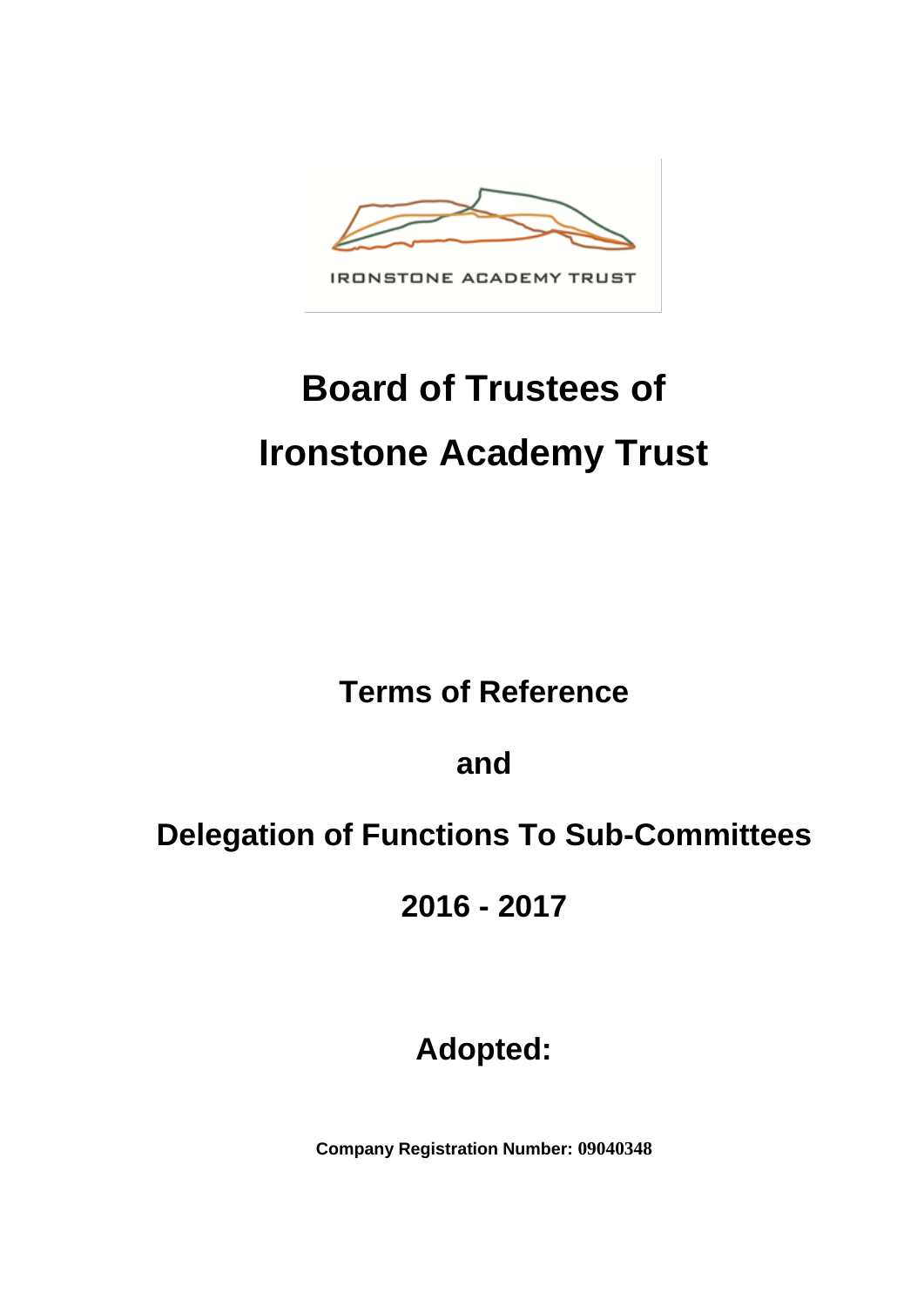$\_$  , and the state of the state of the state of the state of the state of the state of the state of the state of the state of the state of the state of the state of the state of the state of the state of the state of the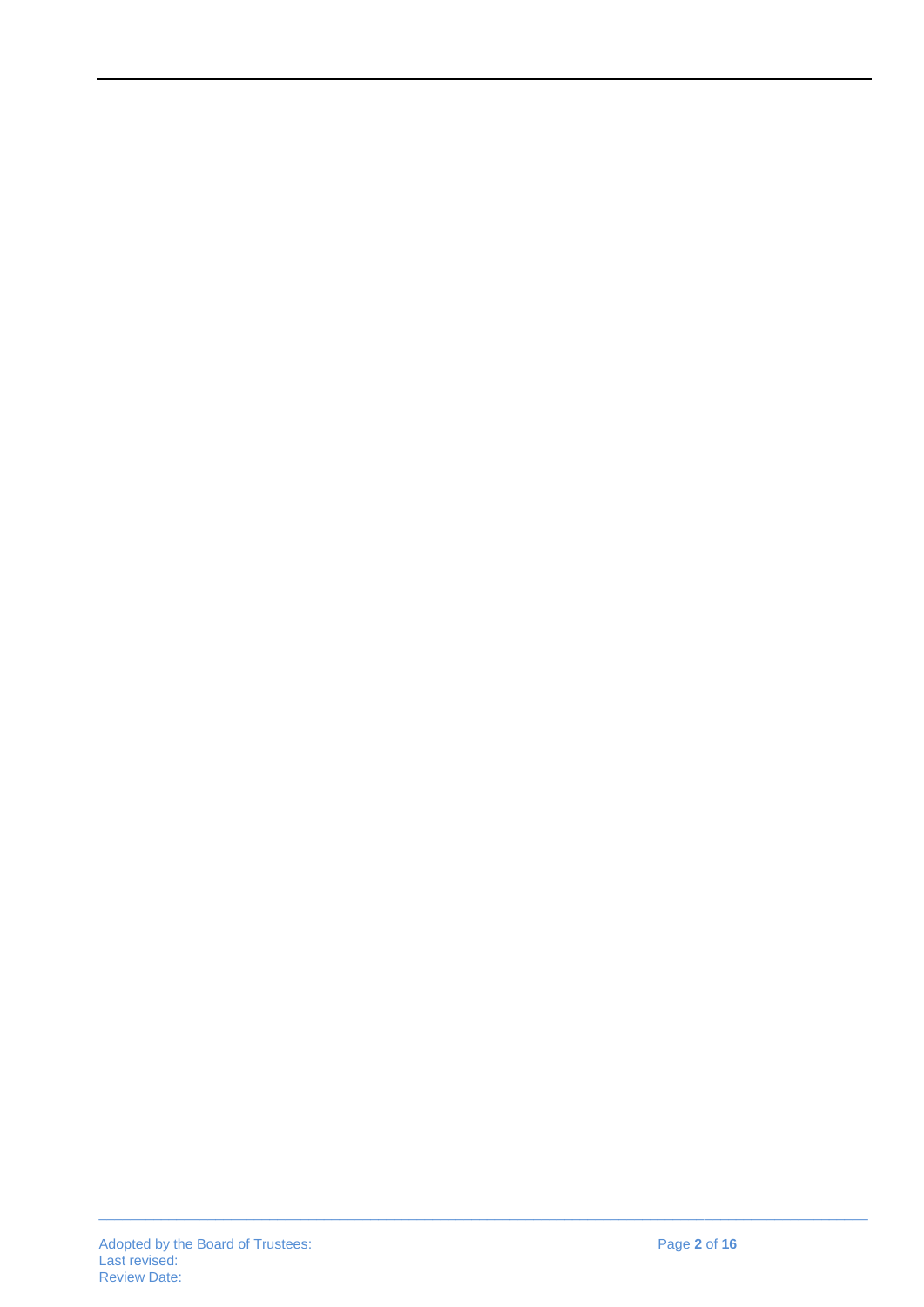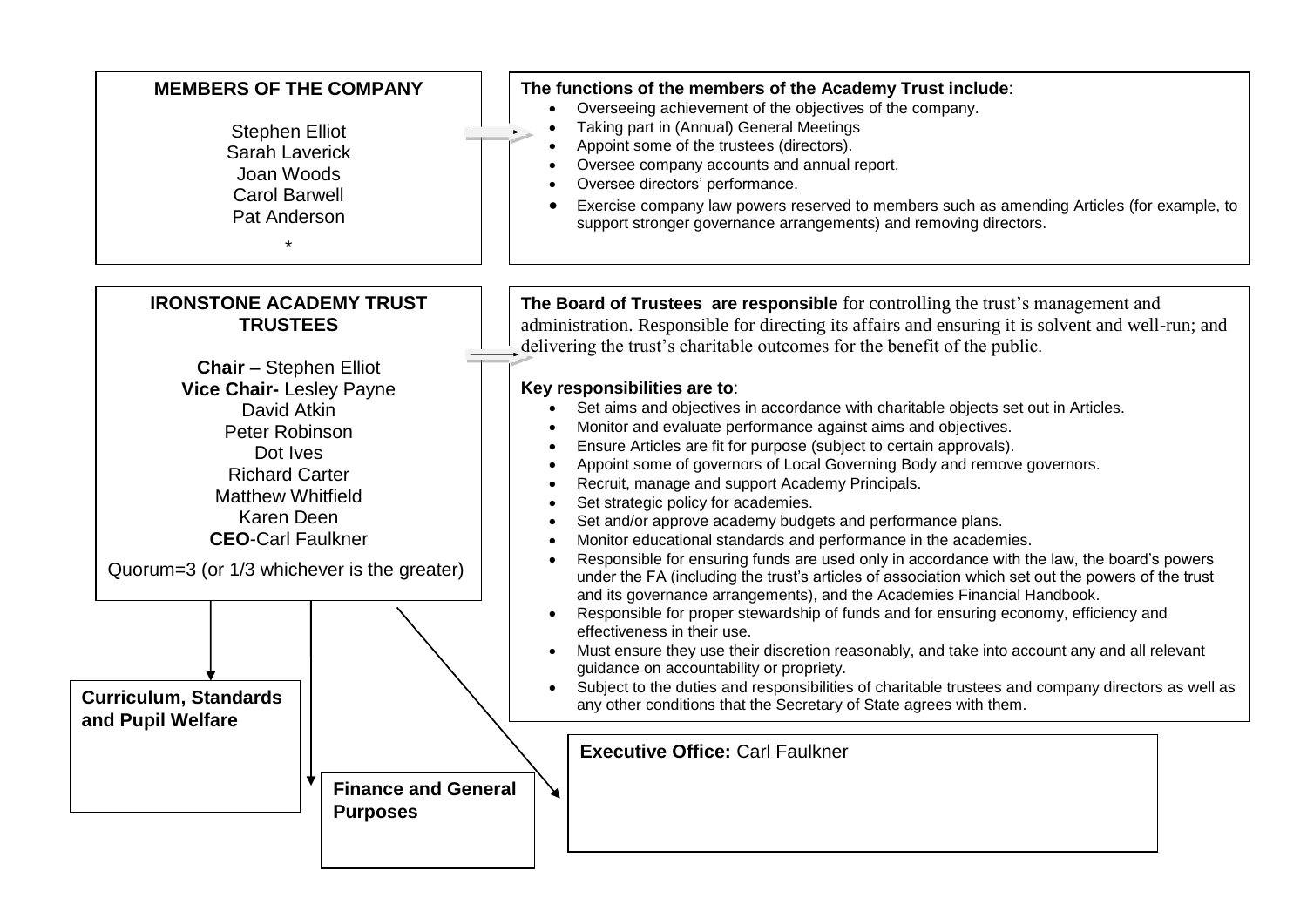

 $\_$  ,  $\_$  ,  $\_$  ,  $\_$  ,  $\_$  ,  $\_$  ,  $\_$  ,  $\_$  ,  $\_$  ,  $\_$  ,  $\_$  ,  $\_$  ,  $\_$  ,  $\_$  ,  $\_$  ,  $\_$  ,  $\_$  ,  $\_$  ,  $\_$  ,  $\_$  ,  $\_$  ,  $\_$  ,  $\_$  ,  $\_$  ,  $\_$  ,  $\_$  ,  $\_$  ,  $\_$  ,  $\_$  ,  $\_$  ,  $\_$  ,  $\_$  ,  $\_$  ,  $\_$  ,  $\_$  ,  $\_$  ,  $\_$  ,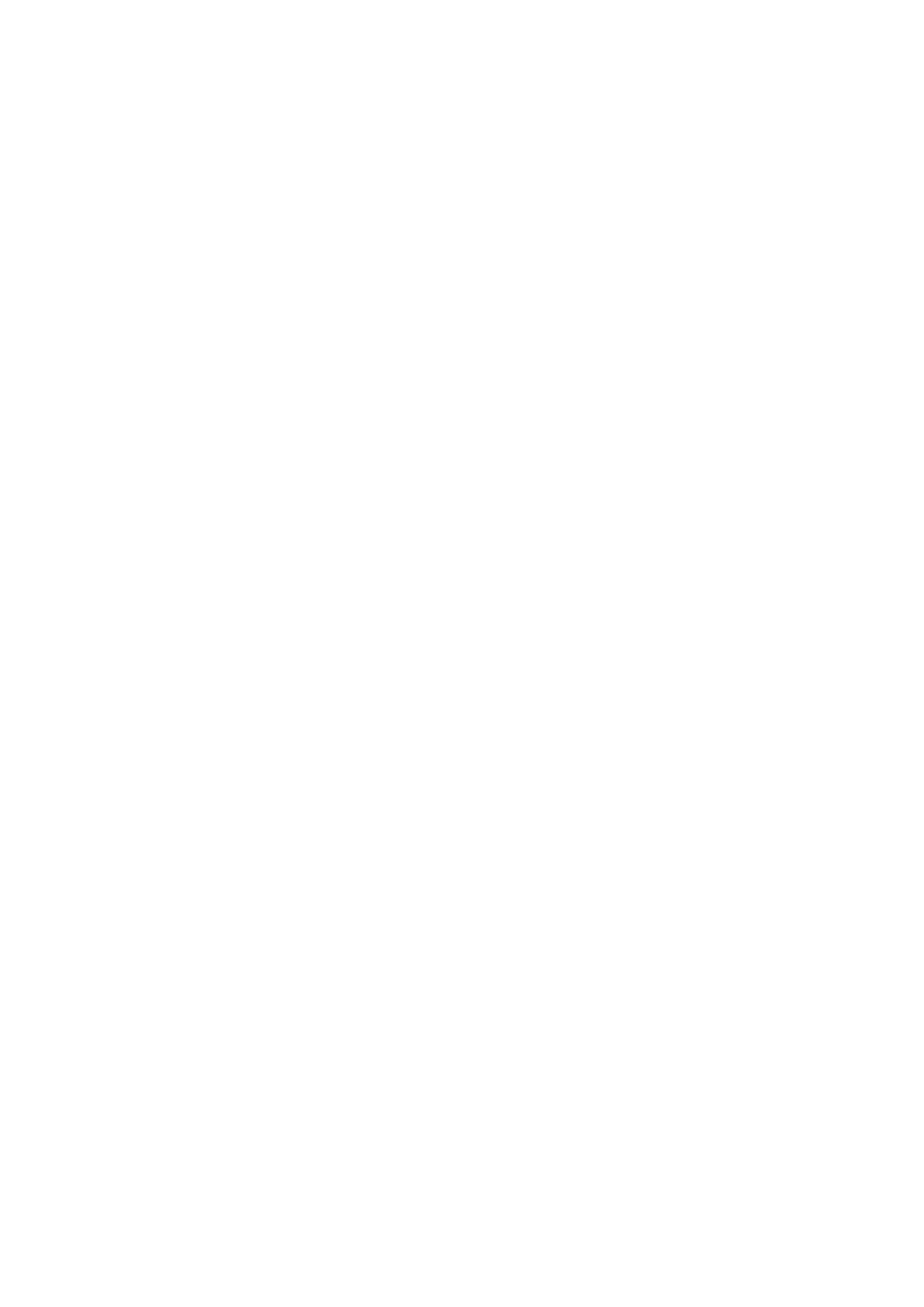# **IRONSTONE ACADEMY TRUST**

#### *The meaning of 'member'*

# **1. Members**

# Guidance in AFH 2015. Membership specified in Articles

A company limited by guarantee has guarantors referred to as members. Members do not have rights of ownership in the company and do not receive dividends or other remuneration. Each member agrees to contribute £10 towards any outstanding liabilities of the company if the company is wound up.

The members of an academy trust are:

- the subscribers to its memorandum of association
- other individuals permitted under the articles of association (i.e. appointed by the existing members)

The members of an academy trust have a different status from the trustees. Oversee governance arrangements and appoint/remove trustees.

Their functions are to:

- Oversee achievement of the objectives of the company.
- Take part in (Annual) General Meetings
- Appoint some of the trustees (directors).
- Oversee company accounts and annual report.
- Oversee directors' performance.
- Exercise company law powers reserved to members such as amending Articles (for example, to support stronger governance arrangements) and removing directors.

### **Members of Ironstone Academy Trust are:**

**Steve Elliot Sarah Laverick Carol Barwell Pat Anderson Joan Woods**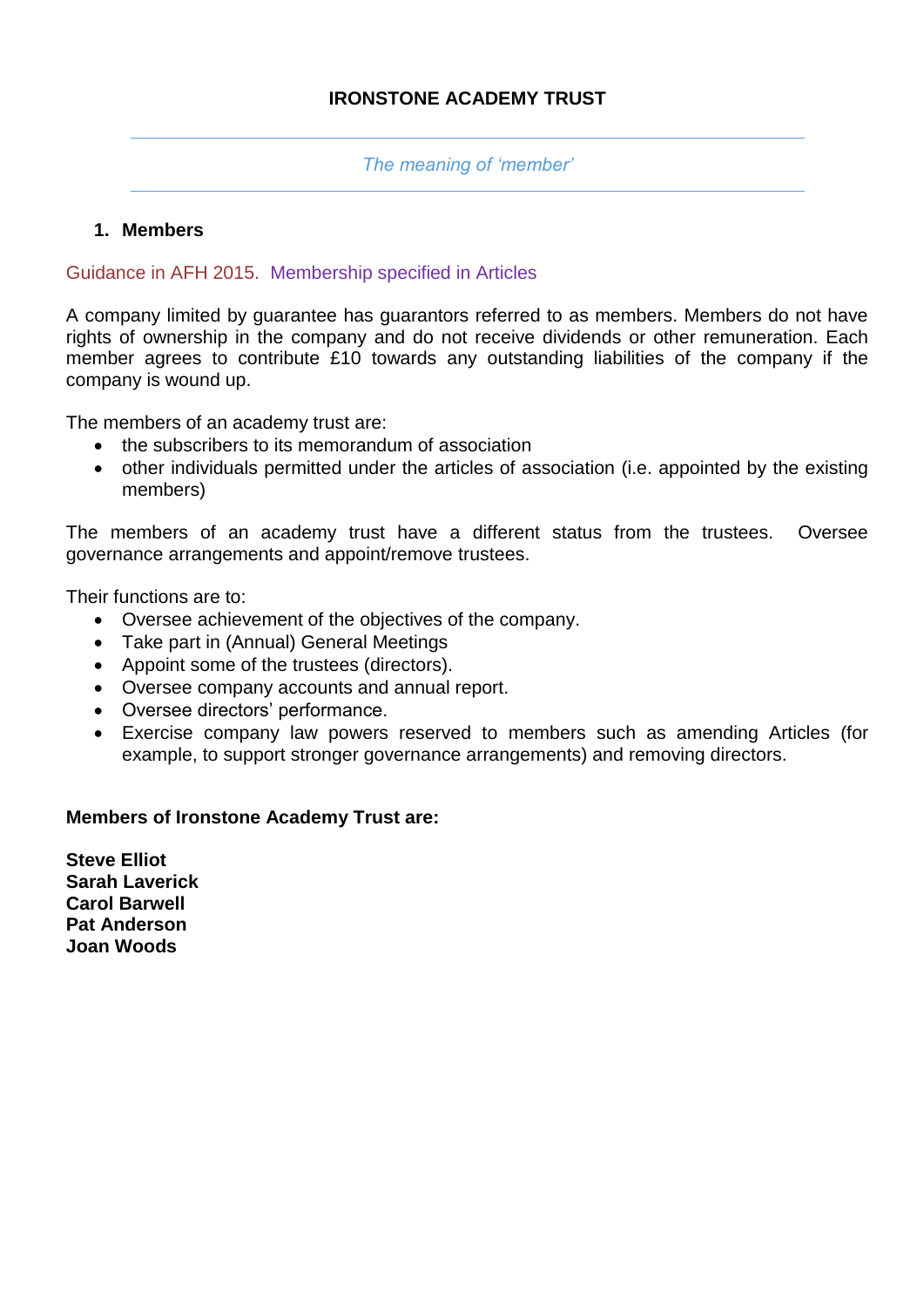# Functions, membership & structure specified in Articles and AFH

Responsible under the Articles for controlling trust's management and administration. Responsible for directing its affairs, and ensuring it is solvent and well-run; and delivering the trust's charitable outcomes for the benefit of the public.

The Board of Trustees are responsible for:

- Set aims and objectives in accordance with charitable objects set out in Articles.
- Monitor and evaluate performance against aims and objectives.
- Ensure Articles are fit for purpose (subject to certain approvals).
- Appoint some of governors of Local Governing Body and remove governors.
- Recruit, manage and support Academy Principals.
- Set strategic policy for academies.
- Set and/or approve academy budgets and performance plans.
- Monitor educational standards and performance in the academies.
- Responsible for ensuring funds are used only in accordance with the law, the board's powers under the FA (including the trust's articles of association which set out the powers of the trust and its governance arrangements), and the Academies Financial Handbook.
- Responsible for proper stewardship of funds and for ensuring economy, efficiency and effectiveness in their use.
- Must ensure they use their discretion reasonably, and take into account any and all relevant guidance on accountability or propriety.
- Subject to the duties and responsibilities of charitable trustees and company directors as well as any other conditions that the Secretary of State agrees with them.

As **company directors**, they have a statutory duty to:

- act within their powers:
- promote the success of the company;
- exercise independent judgment;
- exercise reasonable care, skill and diligence;
- avoid conflicts of interest;
- not to accept benefits from third parties; and
- declare interest in proposed transactions or arrangements.

Number of trustees who are also employees must not exceed one third of the total. Only the Chief Executive may be paid as a director. All other employee-directors must be paid in their capacity as an employee other than director. Term of office is four years except for CEO whose post is ex-officio.

#### **Ironstone Academy Trust Board of Trustees**

The size and composition of the Board of Trustees is determined by the company's Articles of Association and is currently as follows:

Up to 8 Trustees Appointed by Members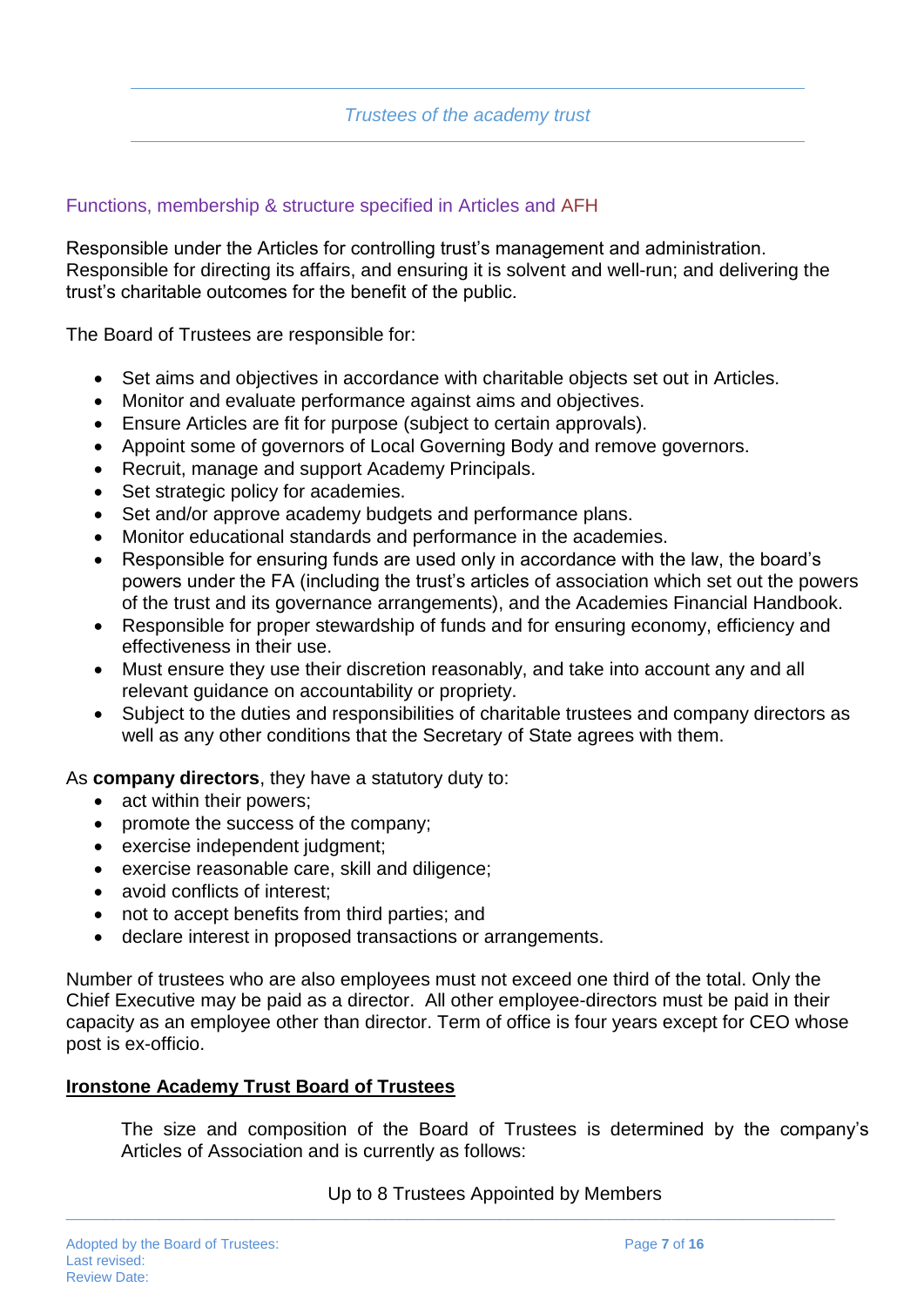The Chief Executive Officer (ex-officio)

Head Teachers of the schools are invited to attend trustee meetings but have no voting rights.

The Current Trustees are:

**Chair –** Stephen Elliot **Vice Chair-** Lesley Payne David Atkin Peter Robinson Dot Ives Richard Carter Matthew Whitfield Karen Deen **CEO**-Carl Faulkner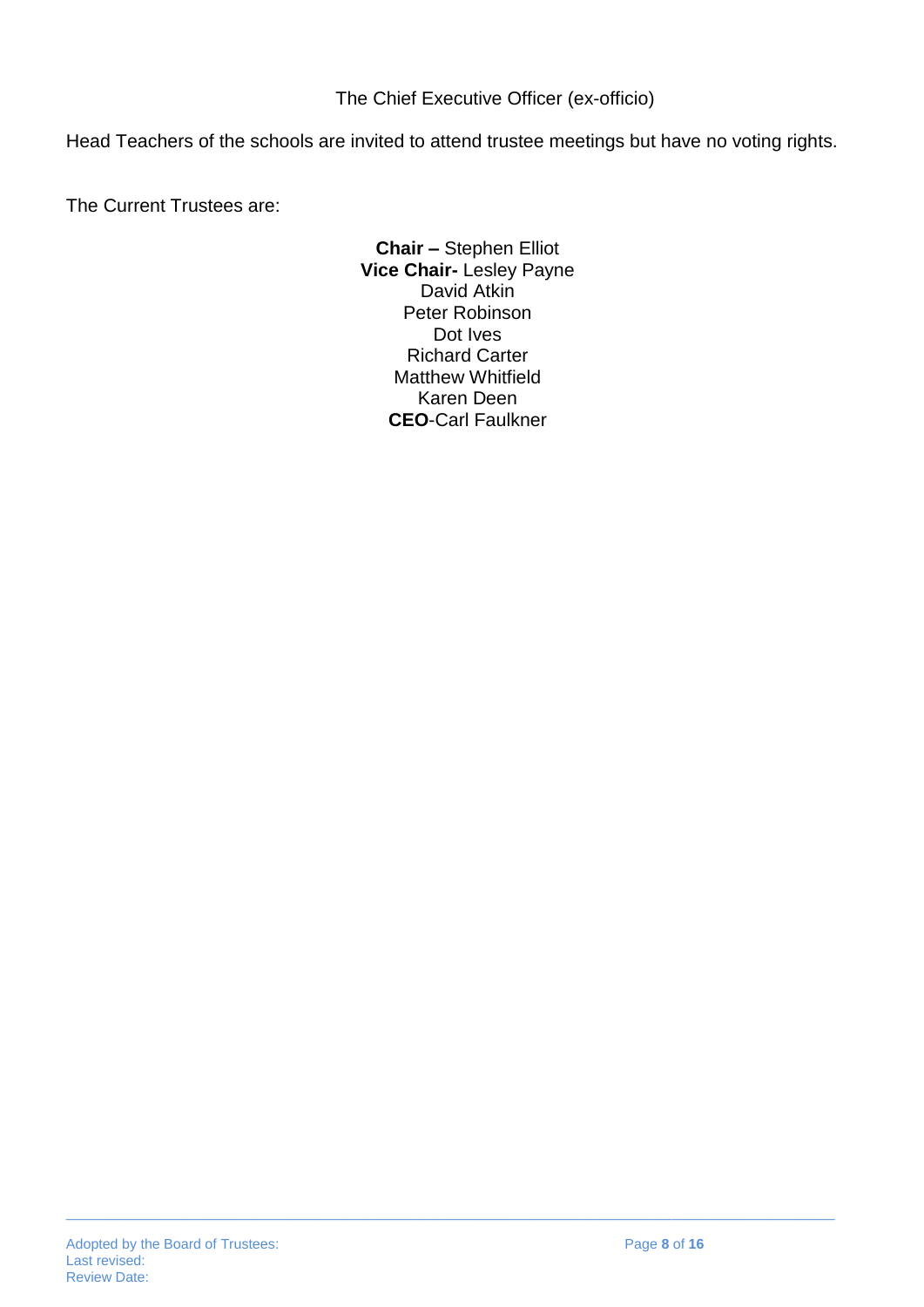Covered in AFH & FA. Note: the word 'must' means just that.

MAT must appoint an Accounting Officer who takes personal responsibility for assuring the board that there is compliance with the Handbook, the FA and all relevant aspects of company and charitable law. This cannot be delegated.

Ordinarily this would be the Chief Executive who also has responsibility, under the board's guidance, for the trust's overall management and staffing. The Accounting Officer also has specific responsibilities for financial matters i.e personally responsible to Parliament and EFA for the resources under their control and must be able to assure Parliament and public of high standards of probity.

Chief Executive is an ex-officio Director.

### **Ironstone Academy Trust**

#### **Chief Executive Officer: Carl Faulkner**

The executive directors have the following accountability and duties:

- Overall leadership responsibility for IAT and member academies, communicating the Trust's vision to academy staff and setting strategic direction to ensure educational and financial success.
- Recruiting, managing and supporting the heads of academy and securing delivery of excellent teaching and learning throughout the Trust
- Strategic planning and operational work at trust board level including:
	- Development of sponsorship arrangements with under-performing schools
	- Supporting schools wishing to convert to academy status under the trust
	- Managing the executive services team
- Overseeing of capital projects within academies
- Representing the Trust within Teaching Schools Alliances
- Creating and Managing high level external relationships including DfE, local authorities, National College, Ofsted
- Develop the commercial interests of the Trust and generate income
- Be a member of the Local Governing Body of their founding school and maintain communication between the directors, LGB and Head of Academy

- Chairing the Trust's Education Committee
- Support other trust committees once established
- The CEO is the Trust's Accounting Officer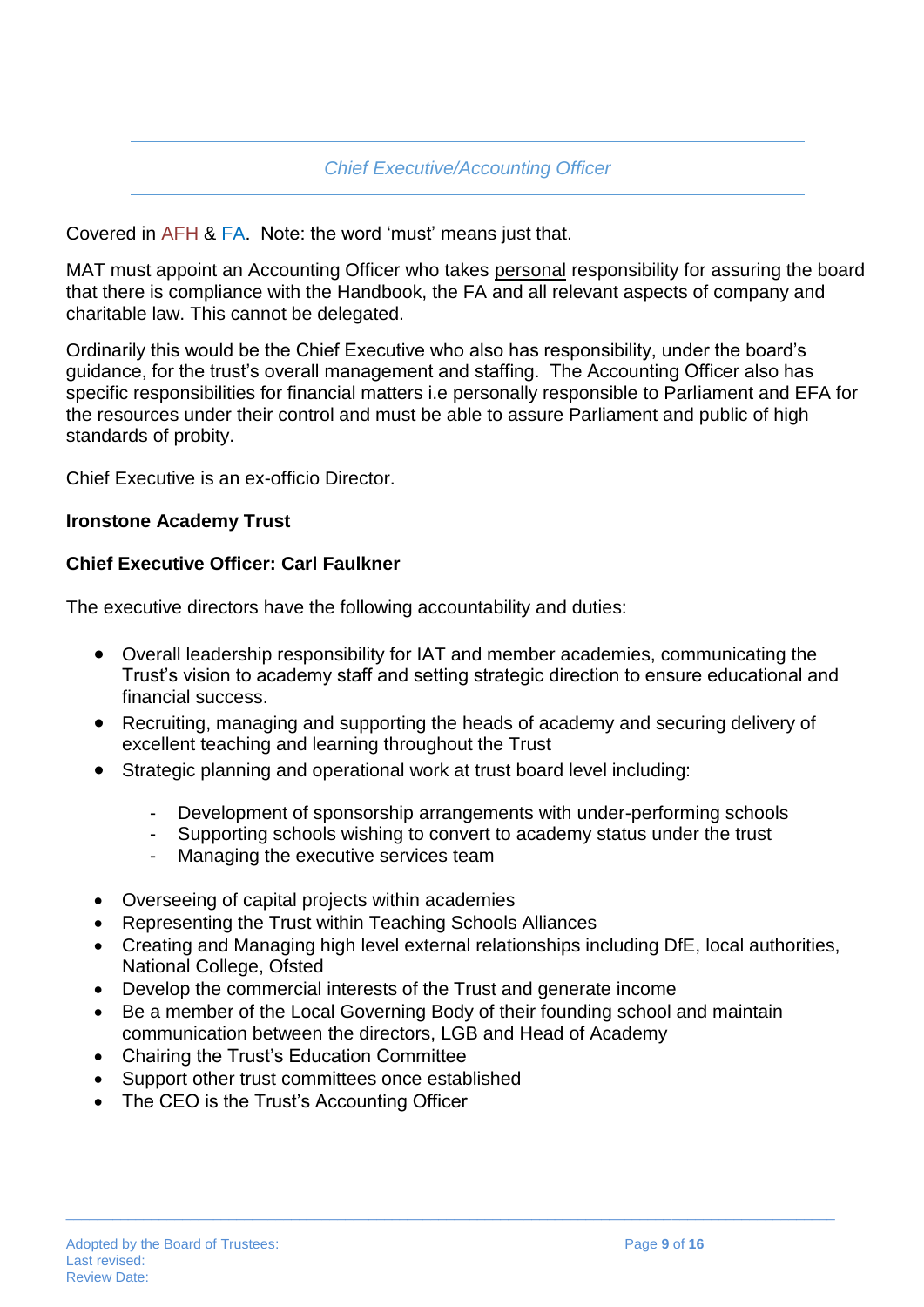# *Functions and duties of Chief Executive Officer, and Head Teachers*

The CEO is an ex-officio Director with specific functions and duties as follows, these are shown in comparison with those of the other Head teachers:

| <b>Chief Executive Officer</b>             | <b>Head Teacher</b>                        | <b>Head Teacher</b>                                                  |
|--------------------------------------------|--------------------------------------------|----------------------------------------------------------------------|
|                                            | <b>Good or Outstanding School</b>          | <b>RI SM</b> or Sponsored                                            |
|                                            |                                            | School                                                               |
| Overall strategic leadership               | Contribute to the strategic leadership     | Functions and duties of heads of any                                 |
| responsibility for the academy.            | of the MAT.                                | subsequent schools joining the trust                                 |
|                                            |                                            | will be determined by the Board of<br>Directors, based on a risk and |
|                                            |                                            | strengths analysis                                                   |
| Support the Trustees in recruiting and     | Work with the Trustees to recruit and      |                                                                      |
| managing the head of each academy          | manage the SLT of their Academy.           |                                                                      |
| and SLT.                                   |                                            |                                                                      |
| planning<br>strategic<br>Lead<br>and       | Support<br>strategic<br>planning<br>and    |                                                                      |
| operational work at trust board level      | operational work at trust board level      |                                                                      |
| including:                                 | including:                                 |                                                                      |
| development of sponsorship                 | development of sponsorship                 |                                                                      |
| arrangements with under-                   | arrangements with under-                   |                                                                      |
| performing schools.                        | performing schools.                        |                                                                      |
| supporting schools wishing to<br>$\bullet$ | supporting schools wishing to<br>$\bullet$ |                                                                      |
| convert to academy status                  | convert to academy status                  |                                                                      |
| under the trust.                           | under the trust.                           |                                                                      |
| managing the MAT services                  | Supporting the MAT services                |                                                                      |
| team.                                      | team.                                      |                                                                      |
| Create and manage high level external      | Support and contribute to the              |                                                                      |
| relationships including DfE, local         | development of high level external         |                                                                      |
| authorities, National College, Ofsted,     | relationships including DfE, local         |                                                                      |
| Teaching Schools.                          | authorities, National College, Ofsted,     |                                                                      |
|                                            | Teaching Schools.                          |                                                                      |
| Develop the trust and generate income.     | Work with the CEO to develop the           |                                                                      |
|                                            | trust and generate income.                 |                                                                      |
| Member of the Local Governing Body         | Member of the Local Governing Body         |                                                                      |
| of the founding school. Maintaining        | of their school. Contribute to             |                                                                      |
| communication between the Directors,       | communication between the Directors,       |                                                                      |
| LGB and academy staff.                     | LGB and academy staff.                     |                                                                      |
| Service the trust Education                | Attend and contribute to the trust         |                                                                      |
| Committee, the Finance and General         | Education Committee, the Finance and       |                                                                      |
| Purposes Committee and other trust         | General Purposes Committee and other       |                                                                      |
| committees once established.               | trust committees once established.         |                                                                      |
| Oversee capital development across         | Contribute to the capital development      |                                                                      |
| the MAT.                                   | plan                                       |                                                                      |
| Ensure representation of the trust         | Represent the Trust as required            |                                                                      |
| within Teaching Schools Alliances          |                                            |                                                                      |

Functions and duties of heads of any subsequent schools joining the trust will be determined by the Board of Directors.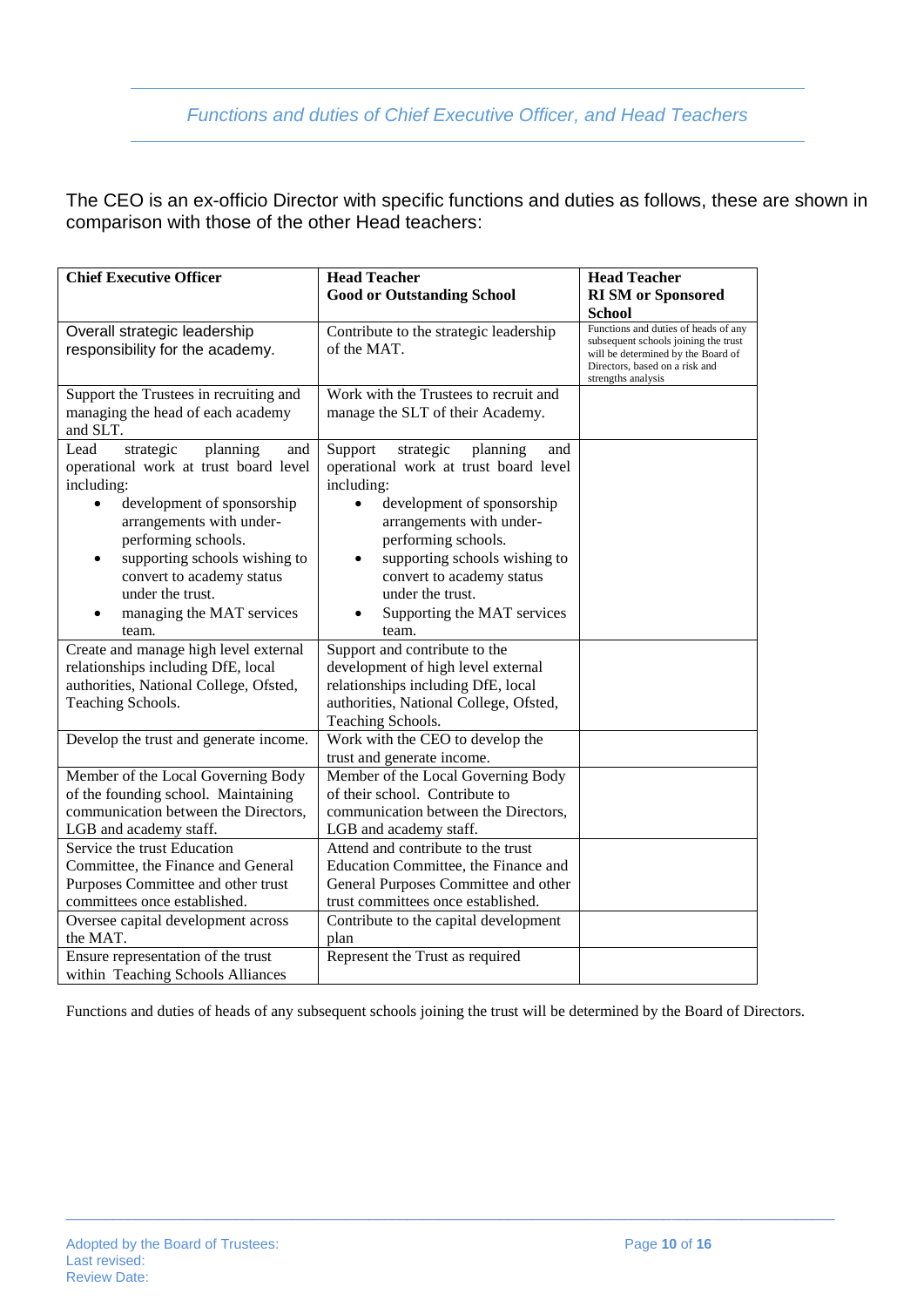# **Clerk**

Covered in Articles

Board should appoint a clerk who is someone other than a trustee, governor or the chief executive of the trust. May set terms and conditions as they see fit.

# **The Role of the Clerk to a Committee**

The trustees must appoint a clerk, at least annually, to each committee with delegated functions. The Principal cannot be appointed as clerk to a committee. The role of the clerk is as follows:

- a) To advise the Committee on procedural and legal matters
- b) To convene meetings of the Committee in accordance with legal requirements
- c) To attend meetings of the Committee and ensure accurate minutes are taken
- d) To perform such other functions with respect to the Committee as may be determined by the board of trustees from time to time.

Ironstone Academy Trust Clerk: Redcar and Cleveland Borough Council

# **Company Secretary**

Registered with Companies House.

Not an absolute requirement, but duties need to be undertaken by someone – could be solicitor, but in this case will be CF at NPS in the first instance.

Officer of the company (can also be a director) – shares legal responsibilities with directors. Responsible for maintaining statutory registers (company books), filing annual returns at Companies House, overseeing arrangement of company meetings, maintaining company registered office, keeping Companies House informed of company structure, ensuring security of company documents and deciding company policy on filing and retention of documents.

# **Chief Financial Officer**

Covered in AFH

IAT have been advised that the MAT must have a chief financial officer (CFO), appointed by the trust's board, to lead on financial matters.

In IAT, to begin with, this will be the Finance Director at NPS, but it is not an ex-officio post. Duties are as for a single academy trust (NPA will also retain their current CFO to manage individual academy finances/ contribute to the Trust development). The two staff will work with the CEO to advise the IAT trustees.

# **MAT Committees**

Covered in Articles and AFH

The board and appropriate (determined by the directors) committees must meet at least once a term and conduct business only when the meeting is quorate. Quorum for the board is the greater of three or one third of the total. Committee members need not be directors provided a majority are.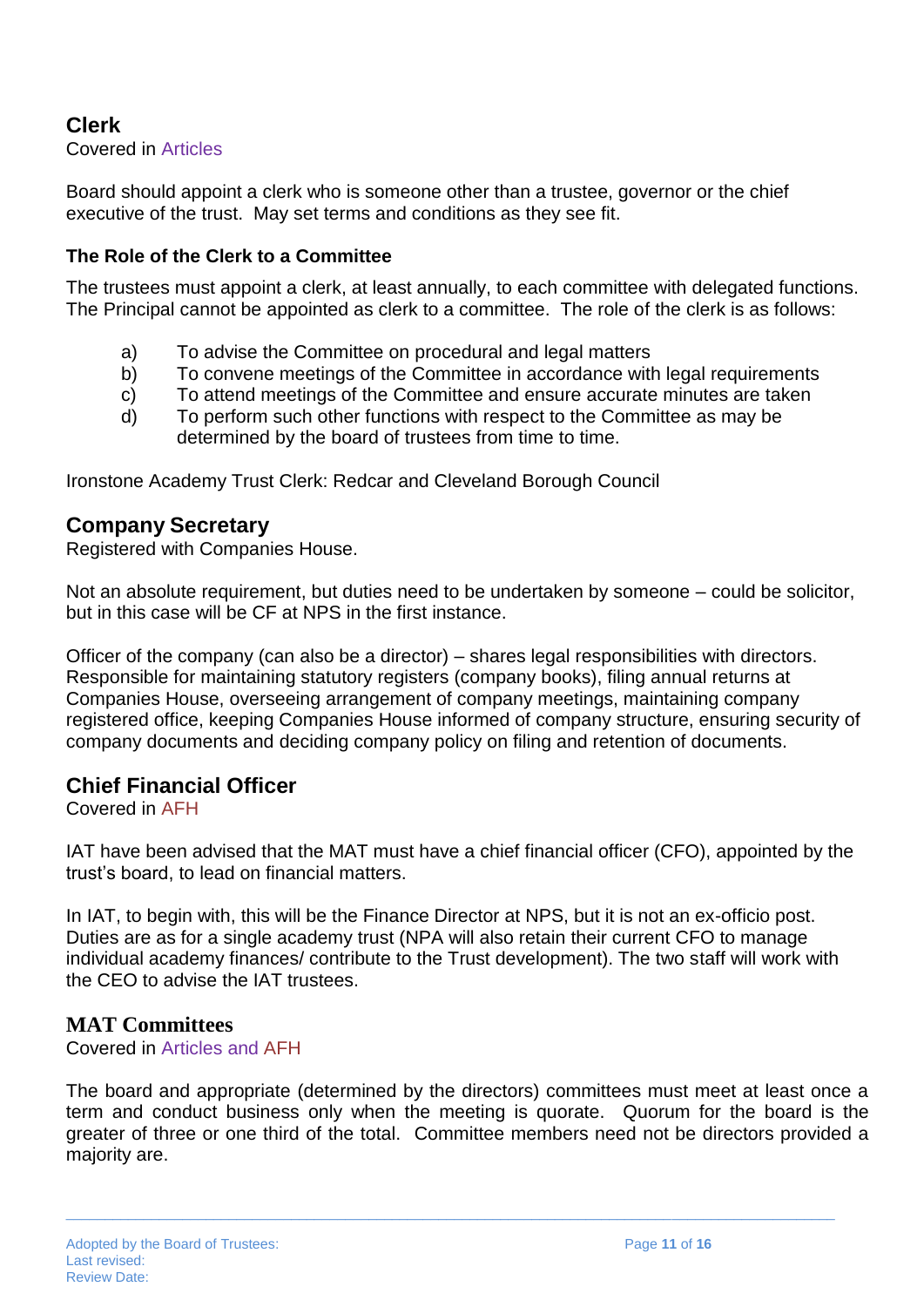IAT should have a finance committee to which the board may delegate the detailed scrutiny of the trust's finances. IAT does not currently have a dedicated audit committee, as we have been advised the scope of our finances did not merit this. IAT will review this decision and take appropriate action in October 2016.

# **COMMITTEES TERMS OF REFERENCE**

### **Each committee will operate according to the following Terms of Reference:**

- 1. The Chair and Vice-Chair of the board of trustees and the Chief Executive Officer may attend any meeting of any committee and have full voting rights
- 2. The quorum for meetings and for any vote must be a minimum of **THREE** Directors who are members of the committee
- 3. A Chair and Vice-Chair for each committee will be elected at the first meeting of the committee each academy year
- 4. The committee will have full decision-making powers, except for those items which cannot be legally delegated
- 5. All committees will have delegated powers to approve policies in accordance with the arrangements detailed in the Policy Review Schedule.
- 6. Minutes of each committee meeting will be drawn up by the relevant Clerk and signed by the committee Chair after approval at the next meeting of the committee. Minutes will be presented to the full board of trustees for information purposes
- 7. As soon as is reasonably practicable, a copy of the agenda for every meeting, the signed minutes of every such meeting and any reports or other papers considered at every such meeting will be made available for inspection by any interested person, with the exception of papers and or matters deemed to be confidential
- 8. The committee to meet at least once per term more frequently if necessary
- 9. The agendas for committee meetings to be compiled by the Chair of the committee and the Chief Executive Officer
- 10. Written notice of a meeting, copy of the agenda and any other papers to be considered at the meeting to be circulated at least 7 days before the meeting. If the Chair of the committee considers that there are matters that demand urgent consideration, he/she can determine a shorter notice period
- 11. Every matter to be decided at a committee meeting must be determined by a majority of votes of those committee Trustees present with voting powers. If there are an equal number of votes, the Chair (or person acting as Chair) providing they are a trustee, has a second (or casting) vote
- 12. Trustees must withdraw from any meeting in which they have a direct or indirect pecuniary interest. Similarly, the Clerk or Associate/Ex-officio members
- 13. The committee will seek advice, when appropriate, from the Chief Executive Officer or any other relevant professional agency when necessary for key decision making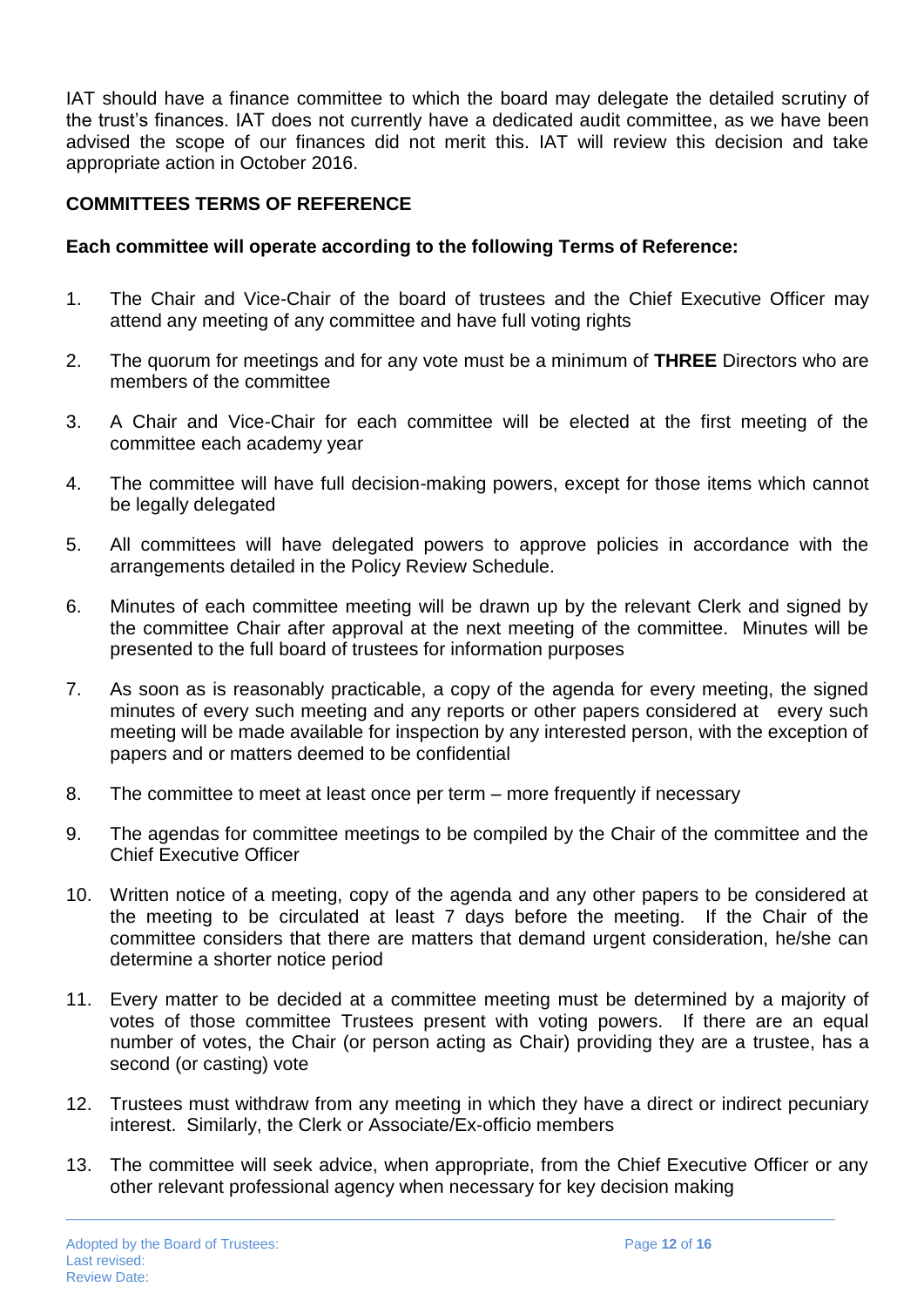# **COMMITTEES OF THE BOARD OF TRUSTEES**

# **FINANCE AND GENERAL PURPOSES COMMITTEE**

# 1. Overview

The Finance and General Purposes Committee has been established to ensure the financial stability of individual academies and the Academy Trust as a whole.

The Committee provides financial oversight for the organisation and is responsible for establishing staffing structures, budget setting, financial reporting and the monitoring of internal controls and accountability policies.

The committee is responsible for recommending financial policies, goals, and budgets that support the mission, values and strategic goals of the trust. The committee also reviews the trusts financial performance against its goals and proposes major transactions and programs to the board of trustees.

# 2. Terms of Reference:

- 2.1To oversee the annual budget setting
- 2.2To propose the annual budget to the board of trustees and regularly report to the board on financial matters
- 2.3Regularly monitor income and expenditure against the budget, including reporting on any significant budget amendments
- 2.4To review and monitor all policies under the scipe of the Finance and General Purposes Committee as delegated from the board of trustees
- 2.5To ensure compliance with the Academies Financial Handbook and ensure that academy control systems are robust
- 2.6To ensure the Annual Report and Accounts are produced in accordance with the EFA Accounts Director and Academies Financial Handbook
- 2.7To review the annual report and accounts recommended for approval to the board of trustees
- 2.8To approve improvement plans and actions relating to the finance and premises area.
- 2.9To ensure a strategic financial view of income, staffing, other expenditure and capital projects. To have a strategic view regarding forward planning of schools finances through longer term financial plans and projections, including capital funding for maintenance of existing facilities and for school improvement projects.
- 2.10 To report back to the board of trustees on any other matters of significance.
	- 3. Administration:
	- 3.1The Finance Committee will meet at least once per term
	- 3.2The quorum for the Finance and General Purposes Committee will be three.
	- 3.3Committee members need not be directors provided a majority are.
	- 3.4The Chief Financial Officer and other employees will be invited to attend but will have no voting rights.
	- 3.5Administrative support will be offered by the Clerk
	- 3.6Agendas will be agreed at least 7 days in advance and will be circulated to members at least 7 days in advance of the meeting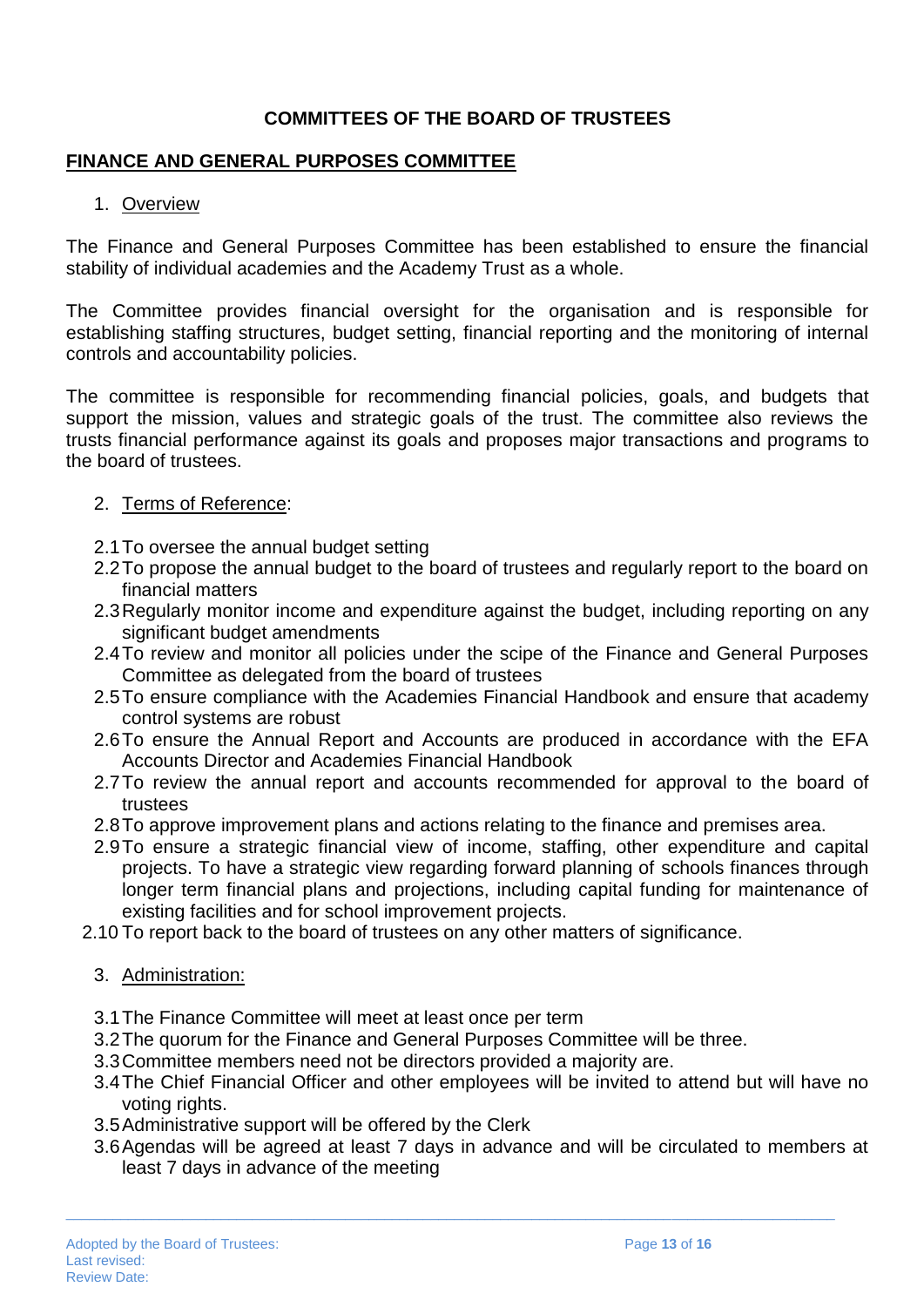- 3.7Minutes of meetings will be taken and once approved in draft by the Chair of the Finance and General Purposes Committee, be submitted to the next scheduled meeting of the board of trustees.
- 3.8The Finance and General Purposes Committee will review these terms of reference on an annual basis.

# **The Current Trustees of the Finance and General Purposes Committee are:**

Steve Elliott Richard Carter Peter Robinson Lesley Payne Carl Faulkner

\_\_\_\_\_\_\_\_\_\_\_\_\_\_\_\_\_\_\_\_\_\_\_\_\_\_\_\_\_\_\_\_\_\_\_\_\_\_\_\_\_\_\_\_\_\_\_\_\_\_\_\_\_\_\_\_\_\_\_\_\_\_\_\_\_\_\_\_\_\_\_\_\_\_\_\_\_\_\_\_\_\_\_\_\_\_\_\_\_\_\_\_\_\_\_\_\_\_\_

**Chair:** To be agreed<br> **Vice Chair:** To be agreed **Vice Chair:** To be agreed